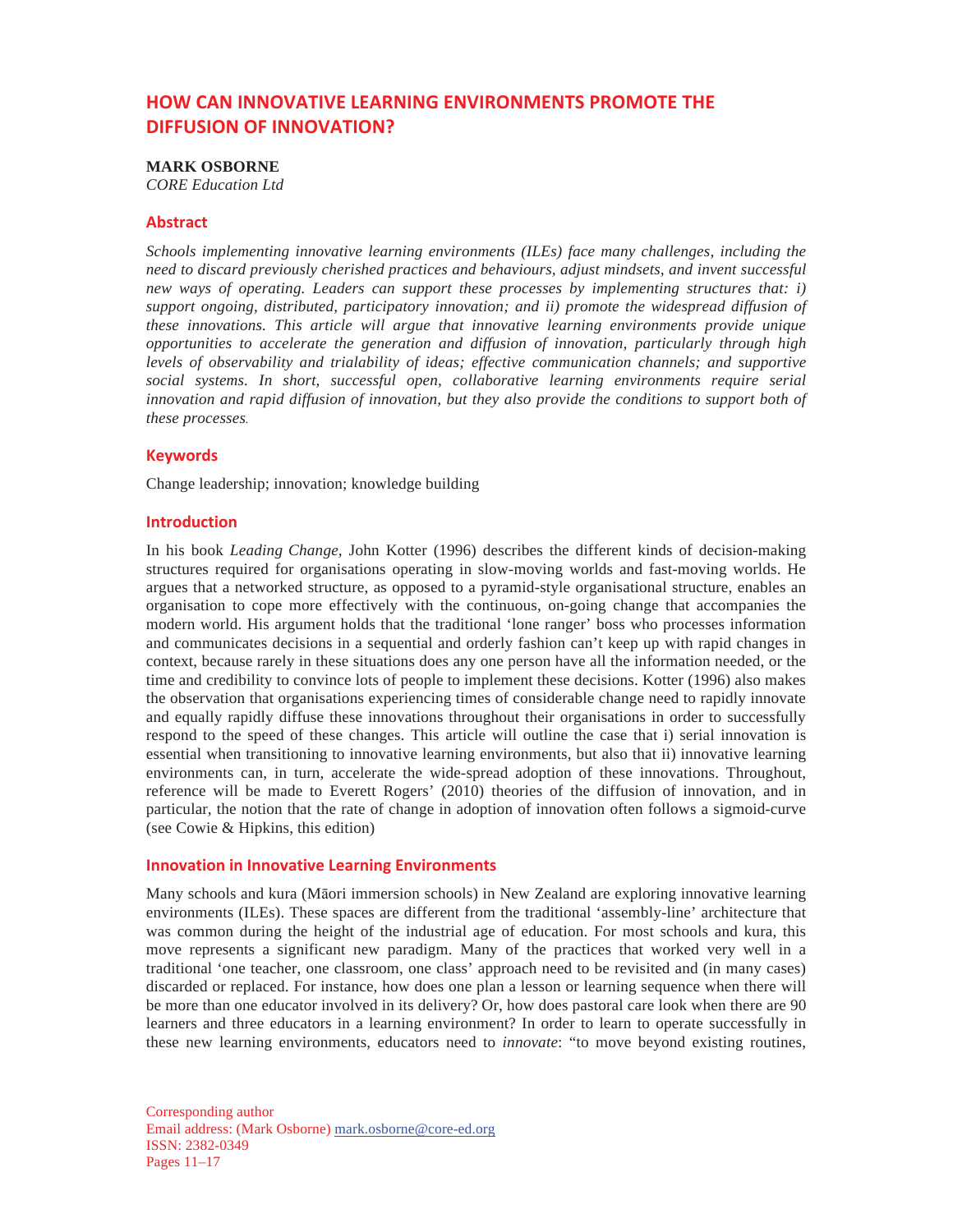#### 12 Mark Osborne

rethink key ideas, and question assumptions and values," (Hammerness, 2005 cited in Blackmore, Bateman, Cloonan, et al., 2011, p. 47).

These kinds of deep changes to practice are what Waters, Marzano, & McNulty (2003, p. 7) refer to as 'second-order' changes, or those which require people to abandon previously valued behaviours and activities, make a break from the past and develop new knowledge and skills. By contrast, 'firstorder' changes are those that are incremental in nature, less disruptive to the established order, and those which can be implemented using existing knowledge and skills. To give concrete examples, a first order change might be that a teacher seeks to accelerate reading progress by setting up peer feedback for students in addition to teacher feedback (an individual teacher, incrementally improving their effectiveness). A second-order change might be that the same teacher works collaboratively with another in order together offer a variety of needs-based workshops for learners (two teachers, making a step-change in practice to offer options not possible in a 'lone teacher' arrangement.)

## **Fostering innovation**

## **Building adaptive capacity**

Second-order change is also known as 'adaptive change' and an organisation's ability to successfully implement such changes is described by Heifetz, Grashow, and Linsky (2009) as its level of 'adaptive capacity'. More fully defined, adaptive capacity is "the capacity of systems to engage in problemdefining and problem-solving work in the midst of adaptive pressures and the resulting disequilibrium." (ibid, p. 12). Heifetz et al. list a set of five features shared by organisations with **high adaptive capacity:** 

- *Elephants in the room are named:* 'undiscussables' are minimised so all members of an organisation are empowered to critique mindsets and practices; confront areas of complacency, and ask the questions that need to be asked.
- *Responsibility for the organisation is shared*: people look beyond their own immediate areas of responsibility to lend a hand or discretionary resources to advance the greater good.
- *Independent judgement is expected:* decisions made by people are the ones that only they can make; all others are delegated to team members to grow their decision-making capacity.
- *Leadership capacity is developed:* forming a pipeline of leadership talent in order to avoid potential bottlenecks formed by a lack of leadership potential.
- *Reflection and continuous learning are institutionalized:* difficult reflective questions are asked; smart risk-taking is rewarded, and experimentation and prototyping is honoured.

One principle these five elements have in common is 'participatory decision-making' or empowering individuals and teams to make their own decisions and take greater responsibility for finding and solving problems across the organisation. This affirmation of the need for teachers to be empowered to innovate aligns with other findings that suggest that, when designing innovative learning environments, engaging teachers in the design and implementation phases is critical to ensuring effective learning outcomes (Blackmore, Bateman, Loughlin, O'Mara, & Aranda, 2011). This kind of complex, participatory problem-solving, where solutions are generated and implemented by stakeholders themselves, rather than experts with 'answers', is also known as a type of *knowledge creation*.

# *<u>Knowledge</u>* creation

Knowledge creation, as Scardamalia and Bereiter (2006) see it, is distinct from simply learning about things. According to them, 'learning' is a process by which "people acquire the intellectual heritage of their community". So a teacher might learn which strategies are well-regarded when it comes to helping dyslexic students improve their writing, or which low-level interventions are best for dealing with challenging behaviour. Whereas, learning, in this context, is often about accessing existing knowledge, knowledge creation, is "a process by which new knowledge is created" (van Aalst, J., 2012, p. 221).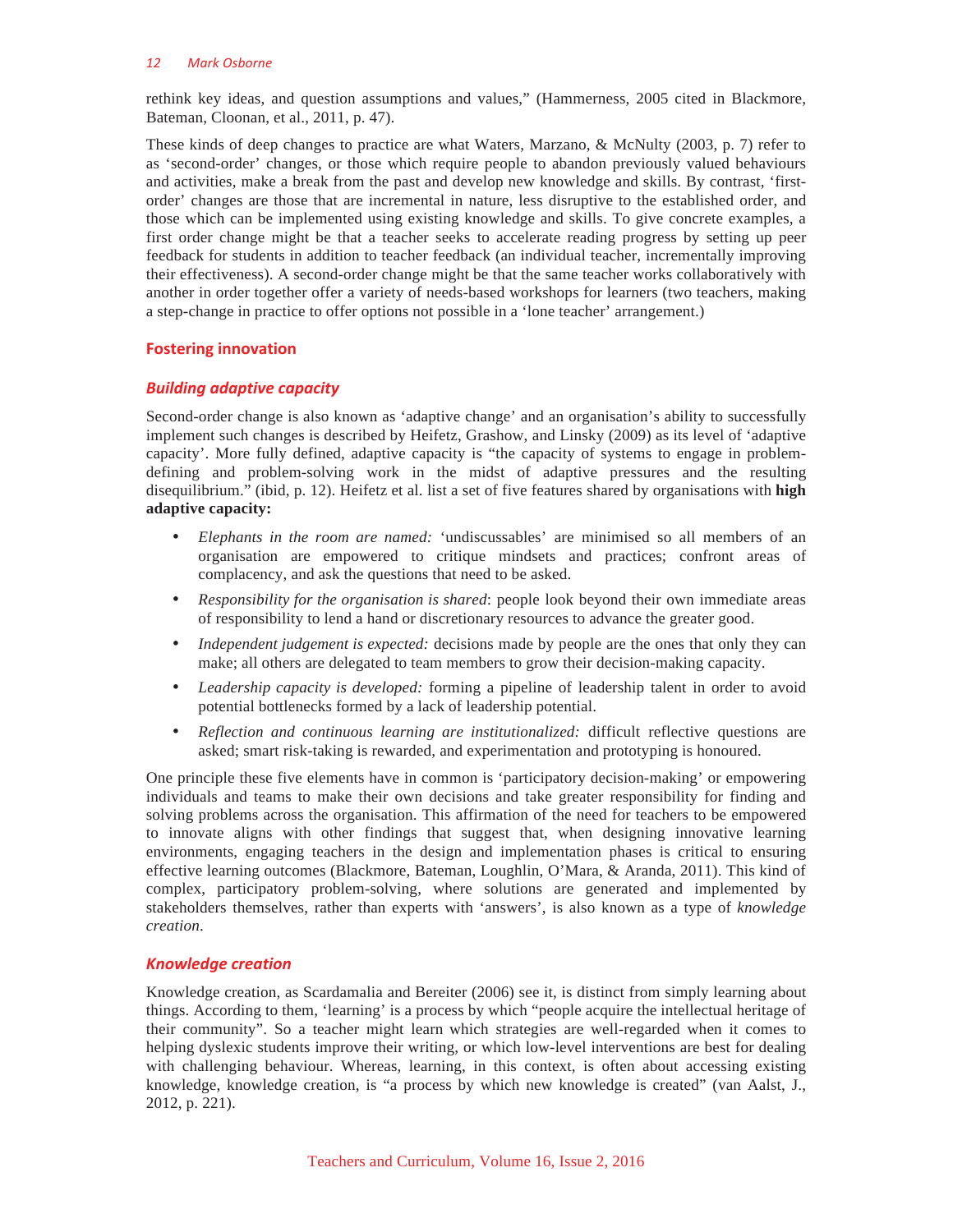An example might be that a team of three educators attempt to design an approach to collaborative planning that works well for them and their learners. To address this challenge, the team must engage in genuine knowledge creation: they will certainly draw from the intellectual heritage of their community, but no one person has the perfect answer, and the challenge defies simple problem/solution thinking because it touches on a wide range of different factors, all of which contribute to the formulation of the challenge. The teams' response must consider curriculum and pedagogy, but also tracking and accountability, reporting to parents, the use of technology, the relative strengths of the different team members and so on. Team members will draw from existing knowledge (learn) but they will also have to combine this with new approaches uniquely suited to the challenge at hand (create new knowledge). Knowledge creation therefore, is synonymous with addressing adaptive challenges, and with supporting innovation, or the development of new ideas that have relative advantage over existing processes and practices (Borrego & Henderson, 2014).

In the same way that 'learning' is not enough to ensure a successful transition to an innovative learning environment, adopting a single innovation is not enough either. The work of researchers like Peter Senge (1990, p. 7) tell us that we need to see all elements of the system as a whole in order "to make the full patterns clearer, and to help us see how to change them effectively." Organisations that engage in systems thinking are places where people are "continually discovering how they create their reality and how they can change it," (Senge, 1990, p. 7) not through engaging in a sequence of discrete innovations, but by innovating across the system as a whole, ensuring that consideration is given to the effects of each change on other parts of the system.

#### **Systems thinking**

In addition to the innovations needing to be system-wide, they also need to be ongoing. Blackmore, Bateman, Loughlin et al. (2011) explicitly identify the importance of what they call 'serial redesign' for ensuring innovative learning environments remain innovative. They argue that this kind of ongoing, participatory redesign is fundamental "in order to achieve sustainable impact within a rapidly changing context (p. 22). They also say that teachers who are not supported to innovate "may revert to 'default pedagogies' or 'the way we used to do things' rather than explore innovative pedagogies" (Thomson, 2009 cited in Blackmore, Bateman, Loughlin et al., 2011, p. 15).

Senge's view that multiple, ongoing, system-wide innovations are required to meet adaptive challenges is reinforced within the context of innovative learning environments by researchers such as Blackmore, Bateman, Cloonan, et al. (2011), who assert that:

- i. Buildings alone are not enough; it is about relationships and changing cultures and practices.
- ii. Ongoing (serial) redesign is vital in the process of designing, implementing, consolidating and renewing practice within innovative learning environments.

The implications of these two observations are that educators need to be developing and diffusing new practices (innovations) across all elements of the system, including relationships, cultures and practices, and these innovations need to be continually re-evaluated and renewed. The dynamics of these innovation processes fit the sigmoid-curve model of diffusion. As Cowie and Hipkins (this edition) remind us, multiple sigmoid (or s-) curves act to lift the 'carrying capacity' of a system while preventing regression to the previous status quo. Applied to the context of innovative learning environments, it is clear that educators learning to operate in these new spaces will need to engage in double (or multiple) sigmoid-curves of development/diffusion across a range of different contexts in order to ensure the transition to these new spaces is successful across the different elements of the system.

#### **The diffusion of innovation**

The diffusion of these new ways of working often follows a sigmoid curve style-adoption: following initial prototyping or development by an individual or team, the innovation is adopted more widely across the organisation until it becomes part of the established repertoire of practice (Rogers, 1962). Specific examples might include developing consistent, school-wide approaches to behaviour management in collaborative learning environments; or the use of consistent models of planning,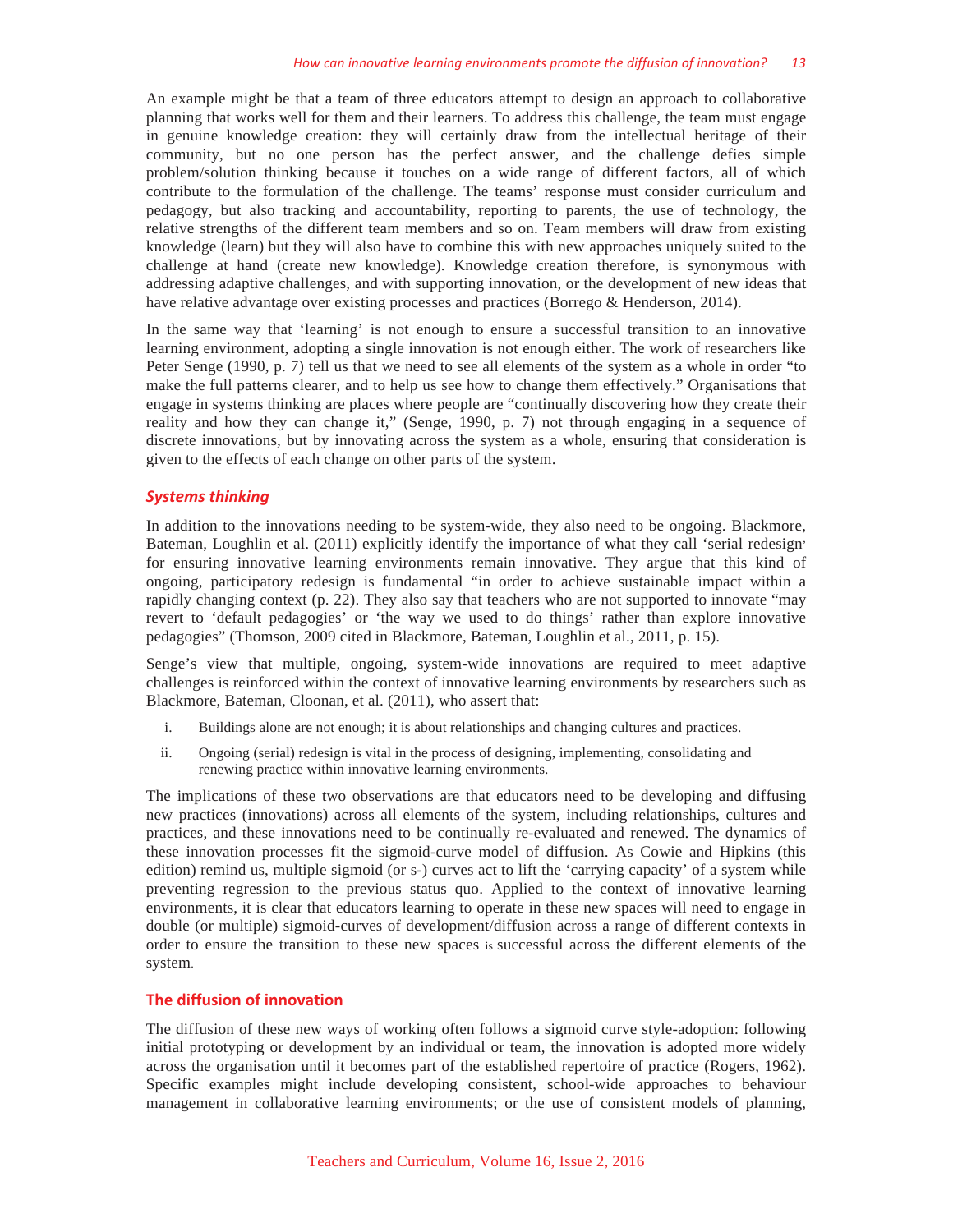#### 14 Mark Oshorne

implementing and evaluating co-teaching sequences; or particular technologies that support the kind of student-led learning the organisation is hoping to achieve.

Often an innovation will be developed or prototyped by an individual or small group before being more widely adopted by others across the organisation. However, as we have already seen, a single innovation will probably not lead to a successful response to an adaptive challenge; to meet adaptive challenges, multiple concurrent innovations will be required, and each of these innovations will need to be widely diffused in order to maximise the rate at which less effective practices are abandoned in favour of newer, more promising practices. Rogers (2010) identifies four factors that affect the rate of adoption of an innovation within an organisation: the innovation itself; communication channels; time; and the social system within which the innovation sits. Each of these is now considered in turn:

# **The innovation**

The first stage of the diffusion process is the innovation itself. Without this, clearly no diffusion can take place. Rogers (2010) suggests the following perceived attributes of innovations, each of which contributes to the overall rate of its adoption:

- relative advantage is the degree to which an innovation is perceived as better than the idea it supersedes;
- compatibility is the degree to which an innovation is perceived as being consistent with the existing values, past experiences, and needs of potential adopters;
- trialability is the degree to which an innovation may be experimented with on a limited basis;
- observability is the degree to which the results of an innovation are visible to others; and
- complexity is the degree to which an innovation is perceived as difficult to understand and use.

Two areas where innovative learning environments provide an advantage over traditional single classrooms are observability and trialability. If an innovation is trialable, it is able to be experimented with. Processes such as teaching as inquiry, action research or design thinking offer opportunities for educators to experiment with and explore promising new practices. Innovative learning environments often provide spaces, resources, feedback and social support to assist with the trialling of innovations. Under the right conditions, ILEs can act as innovation incubators, generating new practices as well as helping to spread them through the social system.

The second key area is that of observability. Innovative learning environments often make teaching practice more observable to others through the use of design elements such as internal windows, open spaces, and sliding glass doors. However, educators can enhance these physical elements by making explicit to their colleagues the innovations they are trialling. Consider a teacher trialling a new approach to writing that involves grouping learners into mixed-level peer-feedback groups, based on their achievement in writing. Hidden behind closed doors and solid walls, this new approach might never move beyond that single classroom. In an open space, other teachers can watch and learn from what happens.

Opportunities to observe, understand, believe in, and trial an innovation all lead to an increase in the rate of the diffusion of that innovation. Open, collaborative learning environments can offer spaces where all of these processes can take place simultaneously. In fact, Bull and Gilbert in their 2012 exploration of schools supporting paradigm shift among teachers found that a key element in this process was "open plan teaching spaces where [teachers] could observe each other teach". A specific example here might be that two teachers want to build the self-directed learning skills of their students and decide to use a style of co-teaching in order to do this. In a three-teacher collaborative learning environment, they plan and deliver a sequence that allows learners to move between one teacher who offers a series of targeted workshops and a second teacher who offers support with more independent activities. These two can prototype the innovation inside an environment that has appropriate furniture, space, connectedness and flexibility, but also with the advantage of having a third teacher in the space to lend a hand or to offer critique or feedback if necessary.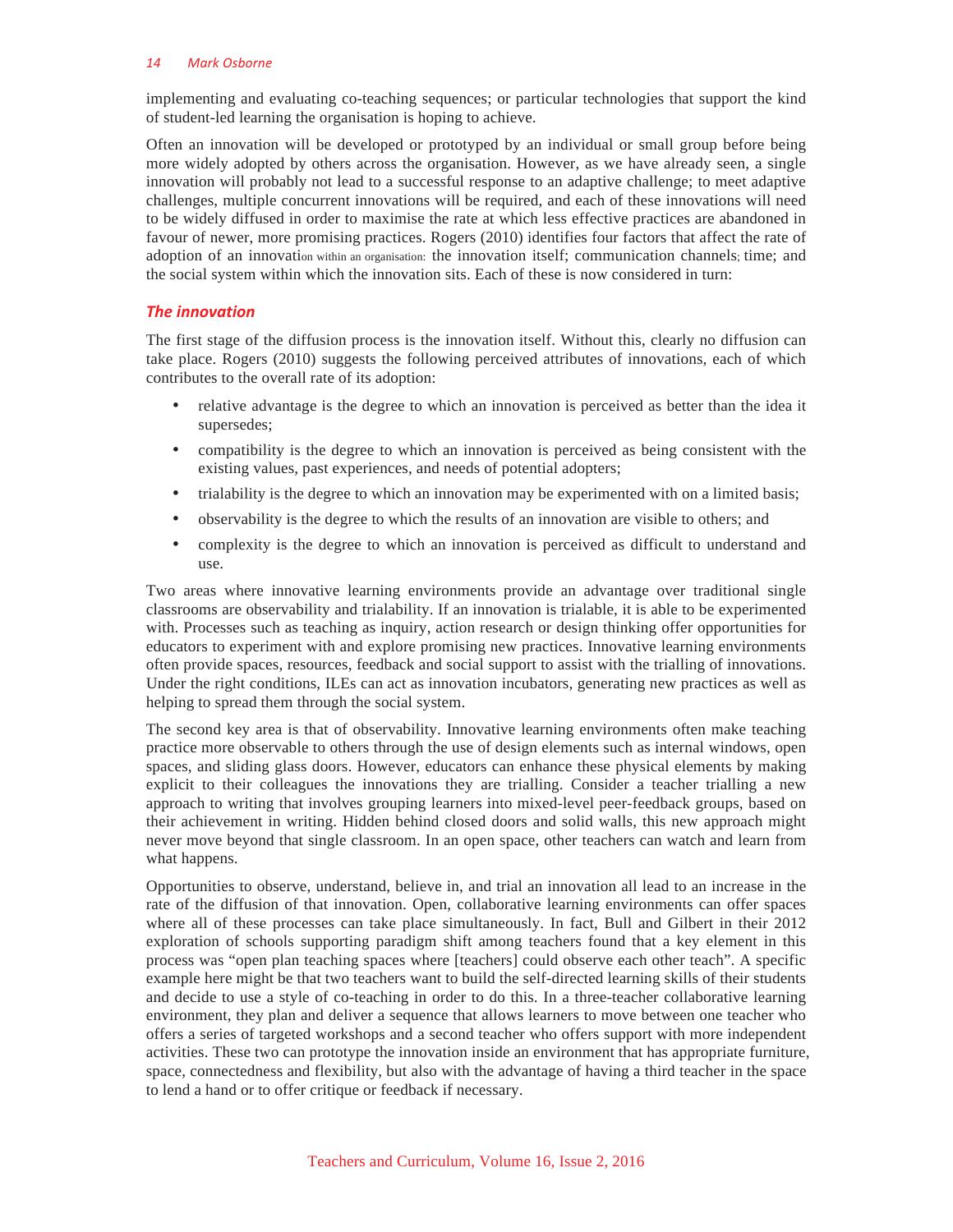#### **Communication channels**

In addition to the innovation itself, a second factor which influences the diffusion of innovation are the communication channels within the organisation. The open, connected nature of the design of many innovative learning environments means that they offer the potential to offer "greater communication and interdependence among teachers" (York-Barr, Ghere, & Sommerness, 2007 P.318).

These improved communication channels can support what is known as 'sense-making', or the process by which people "structure the unknown" (Waterman, 1990 cited in Weick, 1995). Consider a teacher making use of a range of different spaces within an innovative learning environment to better differentiate learning for their students. For the uninitiated, seeing groups of students scattered across a wide space might seem disorganised or slightly chaotic. But for a colleague who knows that this teacher is working on an innovative way to allow groups to report their findings back, the 'unknown' suddenly becomes structured. These enhanced communication channels assist with sense making but also with tightening the loop between a person first learning of an innovation, and the decision to either adopt or reject it. In this respect, the strong communication channels within an innovative learning environments are inextricably linked with the third element in the diffusion process: time.

#### **Time**

In a traditional 'one teacher, one classroom, one class' arrangement, it might take weeks, months or even years for an innovation to spread through an organisation, partly because that innovation is locked away behind the walls and doors of the traditional classroom. Open, collaborative learning environments can radically decrease the amount of time between two crucial parts of the diffusion cycle: understanding and taking action. We can see these two elements in Karl Weick's definition of sense-making: "the act of turning circumstances into a situation that is comprehended explicitly in words and that serves as a springboard into action," (Weick, 2005, p.409) This notion that understanding serves as a springboard into action also aligns with Rogers' (2010) view of the process by which an innovation is adopted: knowledge, persuasion, decision, implementation and confirmation. What's crucial to note here is that enhanced communication channels provided by a collaborative innovative learning environment can decrease the amount of time between understanding and action, or increase the pitch of the sigmoid curve of adoption.

## $\boldsymbol{A}$  social system

Communication channels obviously sit within a wider social system, and this whole system is vital to the process of diffusing innovation. Perhaps the key shift that takes place when a school moves towards innovative learning environments is that teachers move from operating primarily as individuals to operating as part of a team. It is important to note that a social system is not simply the collaborative team within the learning environment, but a wider "set of interrelated units that are engaged in joint problem-solving to accomplish a common goal" (Rogers, 2010, p. 23).

Social systems, particularly those that exist within a shared space, provide professional learning benefits for both newly qualified and experienced educators. Positive benefits for teachers align with the process of diffusing innovation: "discussing their experiences in the classroom with colleagues, talking about their ideas about good education, and observing each other's lessons" which grows "self-confidence and enthusiasm of teachers to continue experimenting with new pedagogical approaches in their classrooms" (Zwart, 200, p. 167).

A cautionary word here though: group culture within these social systems holds tremendous power when it comes to determining whether an individual will adopt or reject an innovation. Researchers such as Cummings (2004) have found that "individuals are likely to resist organizational change that is not supported by group norms and expectations". The double implication for practice here is that organisations should always align innovations with the values and beliefs of their organisation and the social systems should be deliberately crafted to be open to, and ready for change, where it does align with values and beliefs.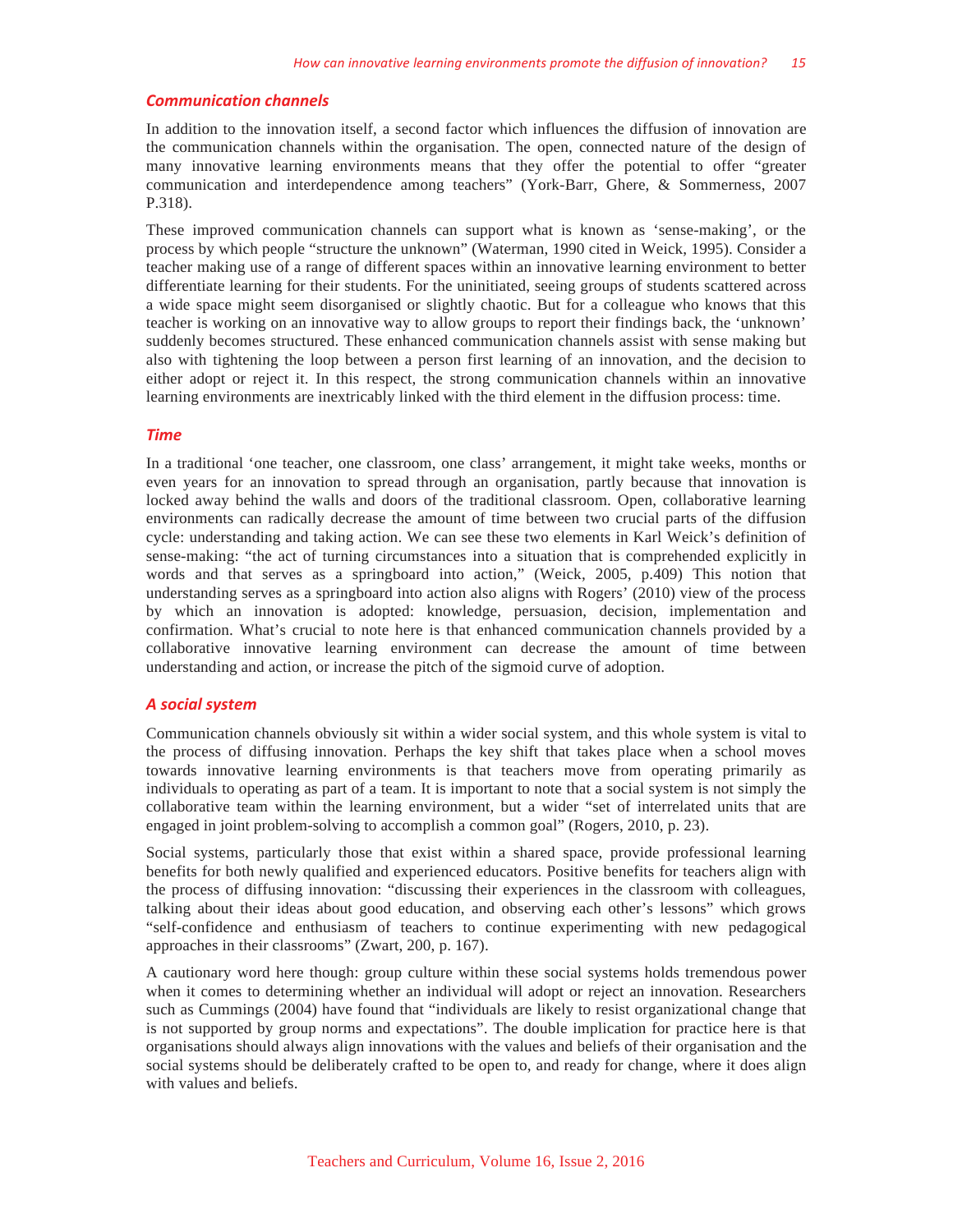#### 16 Mark Osborne

The social system can also be an important support structure for participants as they move through personal challenges as part of the change process. Seedsman (2015) describes the challenge of ensuring smooth operation of the status quo while fostering innovations that will potentially help teams cope with emergent challenges: "The balance of operations and decision making are critical and contingent upon knowing when a new curve is needed, as well as having effective means for allowing new ideas and possibly new people to coexist with the old guard." The personal support, collective evaluation of practice and triangulation of multiple perspectives can serve as a useful support for people through this ambiguous phase of 'co-existence'.

#### **Conclusion**

Schools embarking on implementing innovative learning environments face many challenges. These challenges will become adaptive if they cause individuals and teams to discard previously cherished practices and behaviours, shift mindsets and invent new ways of working. These challenges are best addressed by fostering serial, distributed, participatory innovation, as well as conditions that support the diffusion of these innovations. However, innovative learning environments provide unique opportunities to accelerate the generation and diffusion of innovation, particularly through high levels of observability and trialability of ideas; effective communication channels; and supportive social systems. In short, successful open, collaborative learning environments *require* serial innovation and rapid diffusion of innovation, but they also *provide* the conditions to support both of these things.

#### **References**

- Blackmore, J., Bateman, D., Cloonan, A., Dixon, M., Loughlin, J., O'Mara, J., & Senior, K. (2011). *Innovative learning environments research study*. Melbourne, Vic, Australia: Deakin University.
- Blackmore, J., Bateman, D., Loughlin, J., O'Mara, J., & Aranda, G. (2011). *Research into the connection between built learning spaces and student outcomes*. Melbourne, Vic, Australia: State Government Victoria.
- Borrego, M., & Henderson, C. (2014). Increasing the Use of Evidence-Based Teaching in STEM Higher Education: A Comparison of Eight Change Strategies. Journal of Engineering Education, 103(2), 220–252. http://doi.org/10.1002/jee.20040
- Bull, A., & Gilbert, J. (2012). *Swimming out of our depth? Leading learning in 21st century schools*. Wellington, New Zealand: New Zealand Council for Educational Research.
- Cowie, B., & Hipkins, R. (2016). The sigmoid curve as a metaphor for growth and change. Teachers and Curriculum.
- Cummings, J. N. (2004). Work groups, structural diversity, and knowledge sharing in a global organization. *Management Science, 50*(3), 352–364.
- Heifetz, R. A., Grashow, A., & Linsky, M. (2009). *The practice of adaptive leadership: Tools and tactics for changing your organization and the world* (pp. 165–180). Brighton, MA: Harvard Business Publishing.
- Kotter, J. P. (1996). *Leading change.* Boston, MA: Harvard Business Press.
- Rogers, E. M. (1962). *Diffusion of innovations* (1st ed.). New York, NY: The Free Press.
- Rogers, E. M. (2010). Diffusion of innovations (5th ed.). New York, NY: Simon and Schuster.
- Scardamalia, M., & Bereiter, C. (2006). Knowledge building: Theory, pedagogy, and technology. In K. Sawyer (Ed.), *Cambridge handbook of the learning sciences* (pp. 97–118). New York, NY: Cambridge University Press. Retrieved from http://ikit.org/fulltext/2006\_KBTheory.pdf
- Seedsman, T. (2015). The pursuit of continuous improvement in the field of intergenerational relationships: The discipline of the second curve. *Journal of Intergenerational Relationships, 12*(4), 347–356, doi:10.1080/15350770.2014.959442
- Senge, P. M. (1990). The Fifth Discipline. The Art & Practice of The Learning Organization. Performance Instruction (Vol. 30). http://doi.org/10.1002/pfi.4170300510
- Waters, T., Marzano, R. J., & McNulty, B. (2003). *Balanced leadership: What 30 years of research tells us about the effect of leadership on student achievement.* Aurora, CO: Mid-continent Research for Education and Learning (McREL).
- van Aalst, J. (2012). Knowledge building: Rationale, examples, design, and assessment. Computers in New Zealand Schools: Learning, Teaching, Technology, 24(3), 220–238.